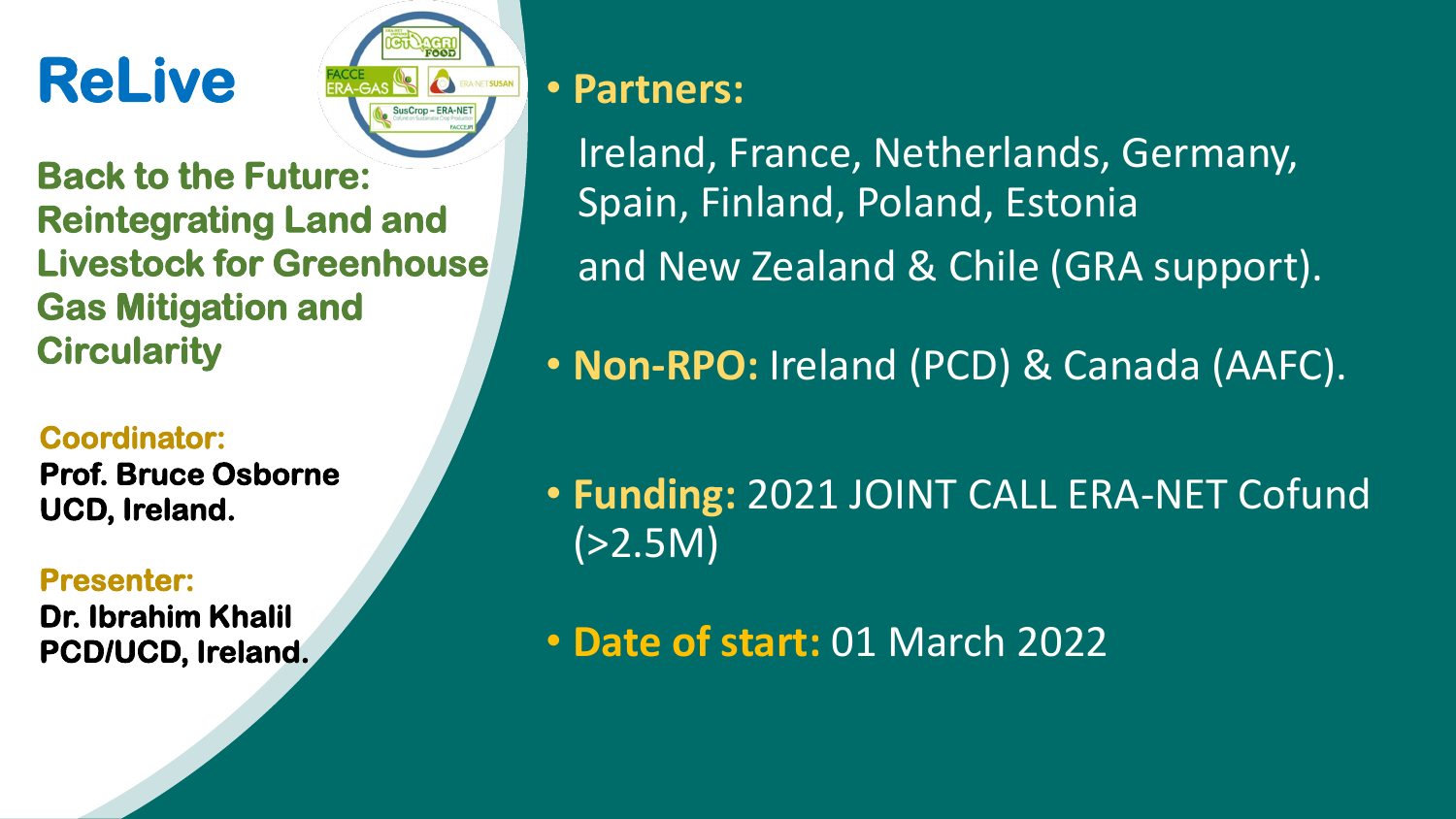## **ReLive**

### **Back to the Future: Reintegrating Land and Livestock for Greenhouse Gas Mitigation and Circularity**



### **Objectives**

Take a holistic systems-based approach to the sustainable reintegration of livestock and cropping systems to mitigate GHGs whilst reducing environmental footprints.

### Particular attention at:

- Livestock type and management to avoid negativity of reintegration of livestock.
- Appropriate use and storage of manures.
- Crop and soil management choices, including afforestation/agroforestry.
- Integration into decision support tools for identifying best practices.
- Monitor and validate any management options and the economic consequences.
- Effective dissemination and communication to end users.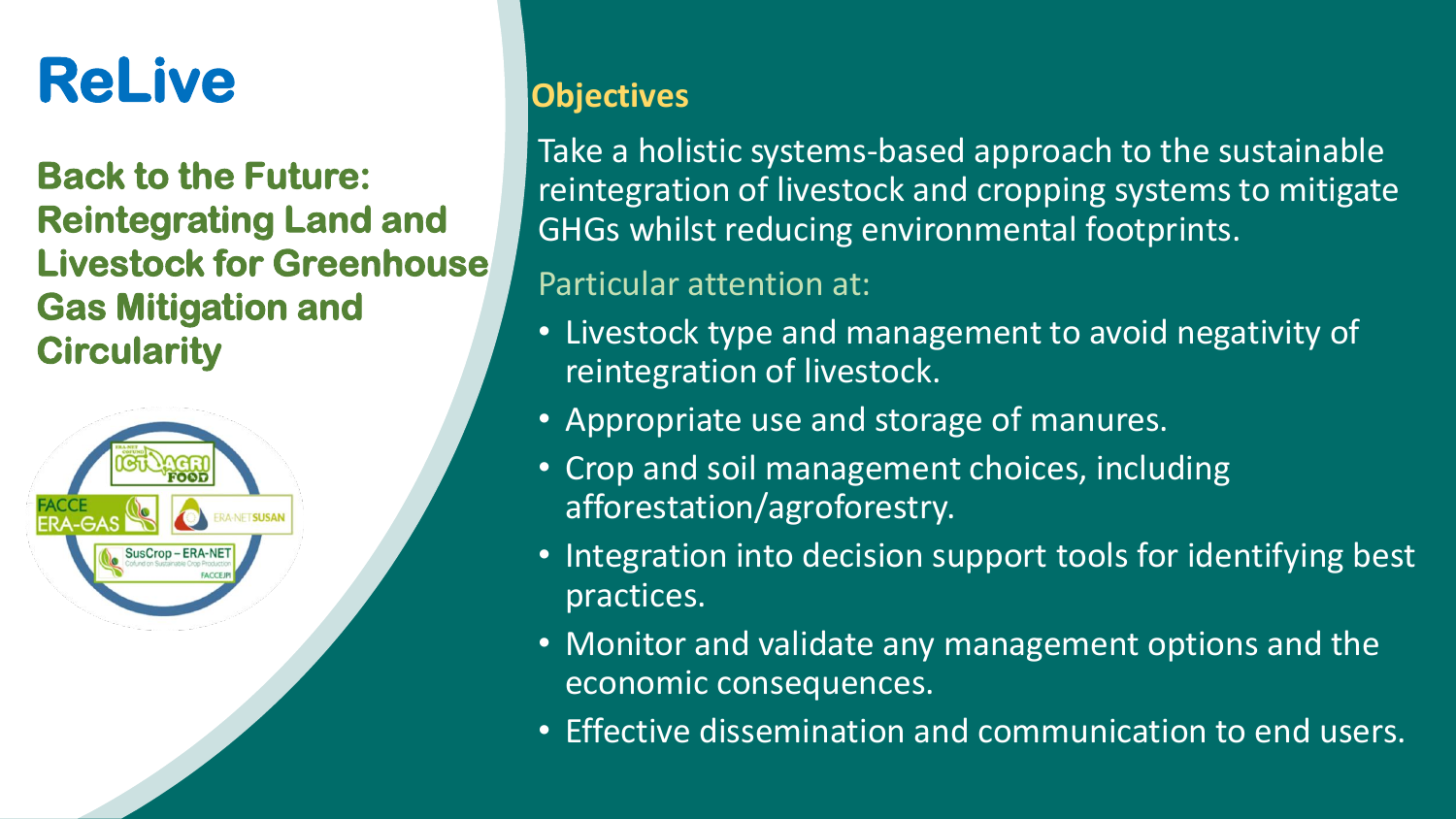## **Deliverables**



Fig. 1. Schematic diagram of ReLive project with iterative research interlinkages and the circularity

- **D1: Farming databases (pilot farms, ESA Copernicus, NDVI, Remote Sensing, smart farming and modeling).**
	- **D2: Opinion paper on potential changes in the farm GHG (CH<sup>4</sup> ) balance through livestock management, report on the benefits, synergies and trade-offs, and the impact of (re)integration of livestock and circularity.**
- **D3: Paper on land use and system changes (i.e. livestock diet) on manure management with/without biogas generation, and amendment usage including biochar.**
- **D4: Concise handbook on the use of CSA practices for livestock farms, mitigation potential, and the impact of non-CO<sup>2</sup> GHGs on carbon neutrality in Climate Smart Livestock farm.**